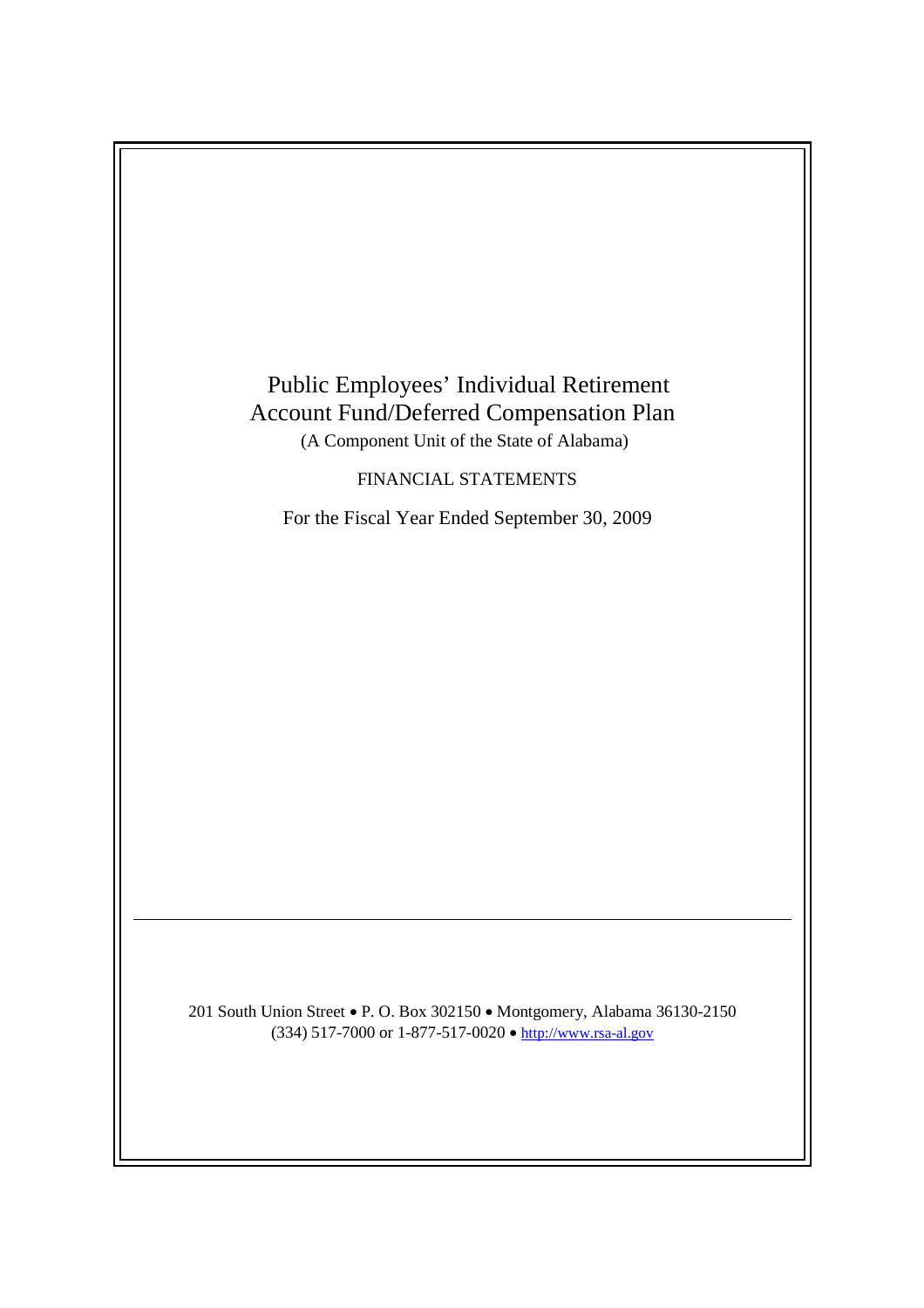

Carr, Riggs & Ingram, LLC 7550 Halcyon Summit Drive Montgomery, Alabama 36117

(334) 271-6678 (334) 271-6697 (fax) www.cricpa.com

**INDEPENDENT AUDITORS' REPORT** 

The Board of Control Public Employees' Individual Retirement Account Fund/Deferred Compensation Plan

We have audited the accompanying statement of fiduciary net assets of the Public Employees' Individual Retirement Account Fund/Deferred Compensation Plan (a component unit of the State of Alabama) as of September 30, 2009, and the related statement of changes in fiduciary net assets for the year then ended. These financial statements are the responsibility of the Public Employees' Individual Retirement Account Fund/Deferred Compensation Plan. Our responsibility is to express an opinion on these financial statements based on our audit. The prior year partial comparative information has been derived from the Public Employees' Individual Retirement Account Fund/Deferred Compensation Plan's 2008 financial statements and, in our report dated January 27, 2009, we expressed an unqualified opinion on such financial statements.

We conducted our audit in accordance with auditing standards generally accepted in the United States of America. Those standards require that we plan and perform the audit to obtain reasonable assurance about whether the financial statements are free of material misstatement. An audit includes examining, on a test basis, evidence supporting the amounts and disclosures in the financial statements. An audit also includes assessing the accounting principles used and significant estimates made by management, as well as evaluating the overall financial statement presentation. We believe that our audit provides a reasonable basis for our opinion.

In our opinion, the 2009 financial statements referred to above present fairly, in all material respects, the financial position of the Public Employees' Individual Retirement Account Fund/Deferred Compensation Plan (a component unit of the State of Alabama) as of September 30, 2009, and its changes in fiduciary net assets for the year then ended in conformity with U.S. generally accepted accounting principles.

The management's discussion and analysis on pages 2 and 3 are not required parts of the basic financial statements but are supplementary information required by U.S. generally accepted accounting principles. We have applied certain limited procedures, which consisted principally of inquiries of management regarding the methods of measurement and presentation of the required supplementary information. However, we did not audit the information and express no opinion on it.

Carry Rigger & Ingram, L.L.C.

January 27, 2010 Montgomery, Alabama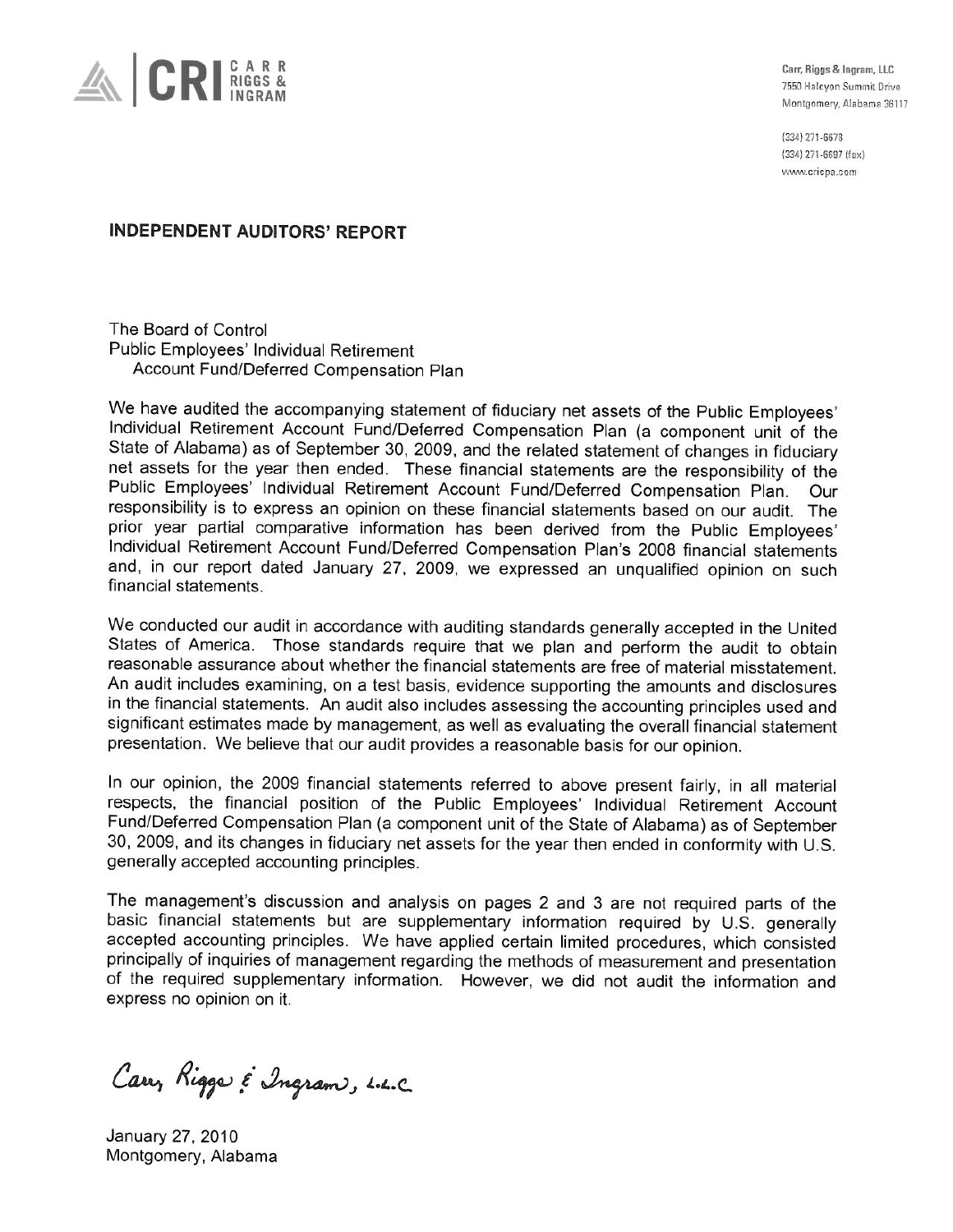# **PUBLIC EMPLOYEES' INDIVIDUAL RETIREMENT ACCOUNT FUND/ DEFERRED COMPENSATION PLAN Management's Discussion and Analysis**

The Public Employees' Individual Retirement Account Fund/Deferred Compensation Plan (PEIRAF/DCP) operates as a deferred compensation plan as defined in Section 457 of the Internal Revenue Code of the United States. The following discussion provides an overview of the financial position and results of operation for the PEIRAF/DCP as of and for the year ended September 30, 2009, respectively. For more detailed information, please refer to the financial statements, including the Notes to the Financial Statements.

### **Financial Statements**

The financial statements include the Statement of Fiduciary Net Assets and the Statement of Changes in Fiduciary Net Assets. The Notes to the Financial Statements are considered an integral part of the financial statements. The financial statements are prepared using the economic resources measurement focus and accrual basis of accounting. Revenues are recognized when earned and expenses are recognized when incurred, regardless of when cash is received or expended. Investments are reported at fair value.

Statement of Fiduciary Net Assets – Includes all assets and liabilities of the PEIRAF/DCP and provides a snapshot of the financial position of the PEIRAF/DCP as of the end of the fiscal year. Assets less liabilities results in the net assets held in trust for members at fiscal year-end.

Statement of Changes in Fiduciary Net Assets – Reports all additions and deductions of the PEIRAF/DCP for the fiscal year. Additions are primarily comprised of member contributions and investment income. Deductions are principally made up of normal distributions. Additions minus deductions provide the change in fiduciary net assets for the fiscal year. The change in fiduciary net assets plus the beginning fiduciary net assets results in the fiduciary net assets held in trust for members at fiscal year-end.

The Notes to the Financial Statements include plan descriptions, a summary of significant accounting policies, credit risk disclosures for cash and investments, concentration of investments disclosures, and securities lending disclosures.

#### **Comparative Summary Statements**

|                                        | 2009          |     | 2008          |    | <b>Variance</b> | % Increase<br>(Decrease) |
|----------------------------------------|---------------|-----|---------------|----|-----------------|--------------------------|
| <b>Assets</b>                          |               |     |               |    |                 |                          |
| Cash                                   | \$            | -\$ |               | -S |                 |                          |
| Interest and Dividends Receivable      | 9,960,213     |     | 12,328,723    |    | (2,368,510)     | (19.21)                  |
| Investments                            | 1,179,130,095 |     | 1,067,583,760 |    | 111,546,335     | 10.45                    |
| Invested Securities Lending Collateral | 292,097,983   |     | 280,032,100   |    | 12,065,883      | 4.31                     |
| <b>Total Assets</b>                    | 1,481,188,292 |     | 1,359,944,584 |    | 121,243,708     | 8.92                     |
| <b>Liabilities</b>                     |               |     |               |    |                 |                          |
| Securities Lending Collateral          | 292,097,983   |     | 280,032,100   |    | 12,065,883      | 4.31                     |
| <b>Total Liabilities</b>               | 292,097,983   |     | 280,032,100   |    | 12,065,883      | 4.31                     |
| <b>Net Assets Held in Trust for</b>    |               |     |               |    |                 |                          |
| <b>Deferred Compensation Benefits</b>  | 1.189.090.309 |     | 1.079.912.484 |    | 109,177,825     | 10.11                    |

#### **Summary Comparative Statement of Fiduciary Net Assets As of September 30, 2009 and 2008**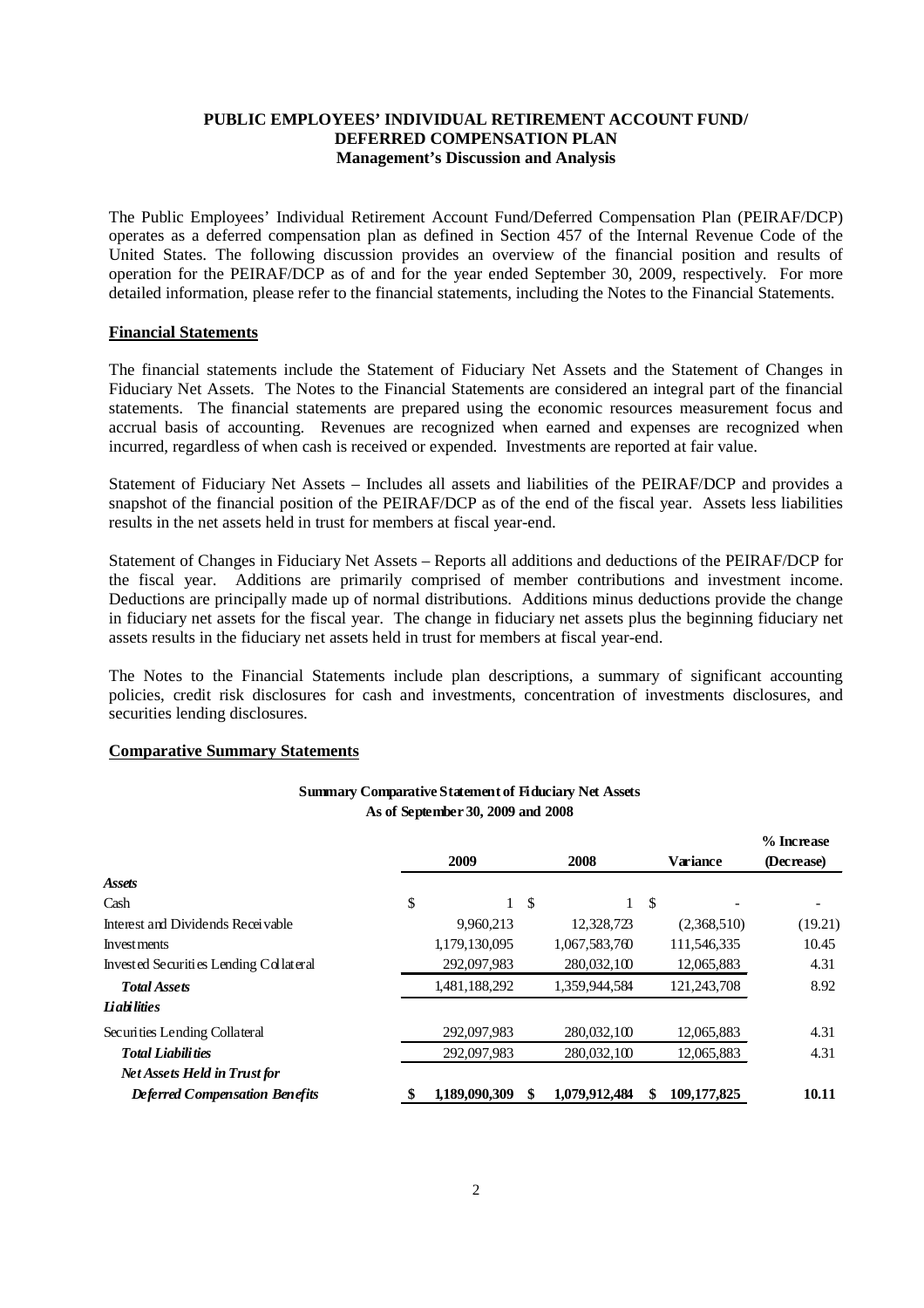# **PUBLIC EMPLOYEES' INDIVIDUAL RETIREMENT ACCOUNT FUND/ DEFERRED COMPENSATION PLAN Management's Discussion and Analysis**

# **Summary Comparative Statement of Changes in Fiduciary Net Assets For the Fiscal Years EndedSeptember 30, 2009 and2008**

|                                                      |                   |   |                 |     |                 | % Increase |
|------------------------------------------------------|-------------------|---|-----------------|-----|-----------------|------------|
|                                                      | 2009              |   | 2008            |     | <b>Variance</b> | (Decrease) |
| Additions                                            |                   |   |                 |     |                 |            |
| <b>Member Contributions</b>                          | \$<br>107,705,801 | S | 114,305,102     | \$. | (6,599,301)     | (5.77)     |
| Interest and Dividend Income                         | 51,558,602        |   | 52,062,911      |     | (504, 309)      | (0.97)     |
| Net Increase/(Decrease) in Fair Value of Investments | 31,529,078        |   | (104, 354, 871) |     | 135,883,949     | 130.21     |
| Net Income from Securities Lending Activities        | 2,365,159         |   | 2,123,408       |     | 241,751         | 11.39      |
| <b>Total Additions</b>                               | 193,158,640       |   | 64,136,550      |     | 129,022,090     | 201.17     |
| Deductions                                           |                   |   |                 |     |                 |            |
| Normal Distributions                                 | 83,122,661        |   | 64,846,802      |     | 18,275,859      | 28.18      |
| <b>Emergency Withdrawals</b>                         | 858,154           |   | 725,724         |     | 132,430         | 18.25      |
| <b>Total Deductions</b>                              | 83,980,815        |   | 65,572,526      |     | 18,408,289      | 28.07      |
| <i>Increase/(Decrease) in Fiduciary Net Assets</i>   | 109, 177, 825     |   | (1,435,976)     |     | 110,613,801     | 7,703.04   |
| Net Assets Held in Trust for Deferred                |                   |   |                 |     |                 |            |
| Compensation Benefits - Beginning of Year            | 1,079,912,484     |   | 1,081,348,460   |     | (1,435,976)     | (0.13)     |
| Net Assets Held in Trust for Deferred                |                   |   |                 |     |                 |            |
| <b>Compensation Benefits - End of Year</b>           | \$1,189,090,309   |   | \$1,079,912,484 |     | \$109,177,825   | 10.11      |

# **Financial Analysis**

- Member contributions decreased in fiscal year 2009, as a result of a decline in the amount normal member contributions and of Deferred Retirement Option Program (DROP) rollovers. A significantly lower amount of normal contributions were made to PEIRAF/DCP in fiscal year 2009. Also, a lower amount of DROP distributions were rolled into PEIRAF/DCP in 2009 as compared to 2008.
- Investment return for fiscal year 2009 was due to improvements in the fixed income component of the PEIRAF/DCP portfolio.
- Drop withdrawals, including lump sum rollovers, accounted for most of the total increase in normal distributions for 2009.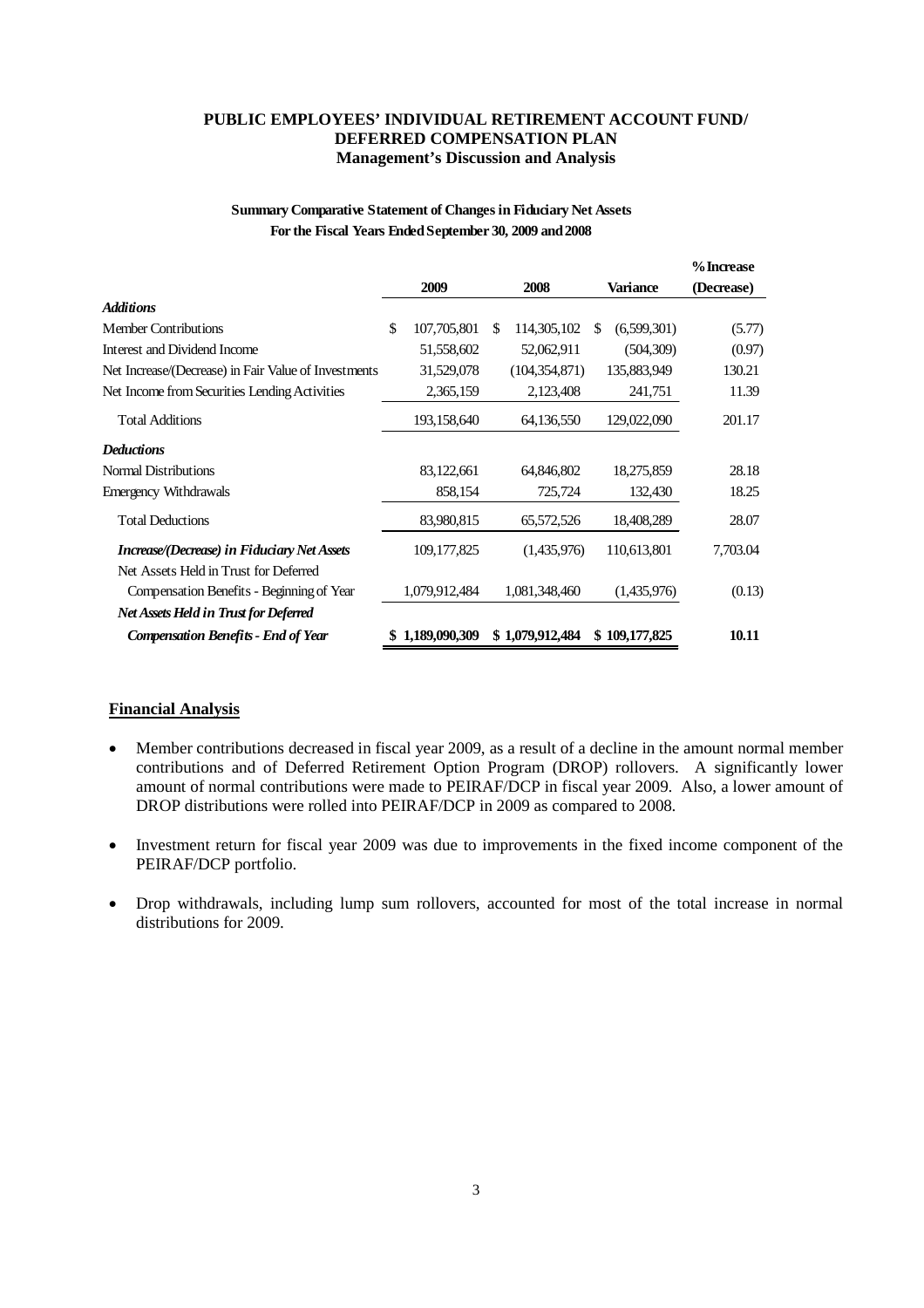# **PUBLIC EMPLOYEES' INDIVIDUAL RETIREMENT ACCOUNT FUND Statement of Fiduciary Net Assets DEFERRED COMPENSATION PLAN**

**September 30, 2009 with comparative amounts at September 30, 2008**

|                                                                    | 2009 | 2008          |    |                 |
|--------------------------------------------------------------------|------|---------------|----|-----------------|
| <b>Assets</b><br>Cash                                              | \$   | 1             | \$ | $\mathbf{1}$    |
|                                                                    |      |               |    |                 |
| Interest and Dividends Receivable                                  |      | 9,960,213     |    | 12,328,723      |
| Investments, at Fair Value (Note 2)                                |      |               |    |                 |
| <b>Commercial Paper</b>                                            |      | 174,989,485   |    | 145,991,944     |
| Money Market Funds                                                 |      | 46,086,703    |    | 22,495,489      |
| U. S. Government Guaranteed Bonds                                  |      | 164,213,872   |    | 142, 130, 265   |
| U. S. Agency Securities                                            |      | 122,385,352   |    | 144,354,664     |
| Mortgage-backed Securities                                         |      | 99,185,145    |    | 73,700,610      |
| Corporate Bonds                                                    |      | 353,182,095   |    | 301,596,482     |
| <b>Private Placements</b>                                          |      | 51, 557, 720  |    | 59,014,122      |
| <b>Common Stocks</b>                                               |      | 167,529,723   |    | 178,300,184     |
| <b>Total Investments</b>                                           |      | 1,179,130,095 |    | 1,067,583,760   |
| <b>Invested Securities Lending Collateral</b>                      |      | 292,097,983   |    | 280,032,100     |
| <b>Total Assets</b>                                                |      | 1,481,188,292 |    | 1,359,944,584   |
| <b>Liabilities</b>                                                 |      |               |    |                 |
| Securities Lending Collateral                                      |      | 292,097,983   |    | 280,032,100     |
| <b>Total Liabilities</b>                                           |      | 292,097,983   |    | 280,032,100     |
| <b>Net Assets Held in Trust for Deferred Compensation Benefits</b> | \$   | 1,189,090,309 |    | \$1,079,912,484 |

See accompanying Notes to the Financial Statements.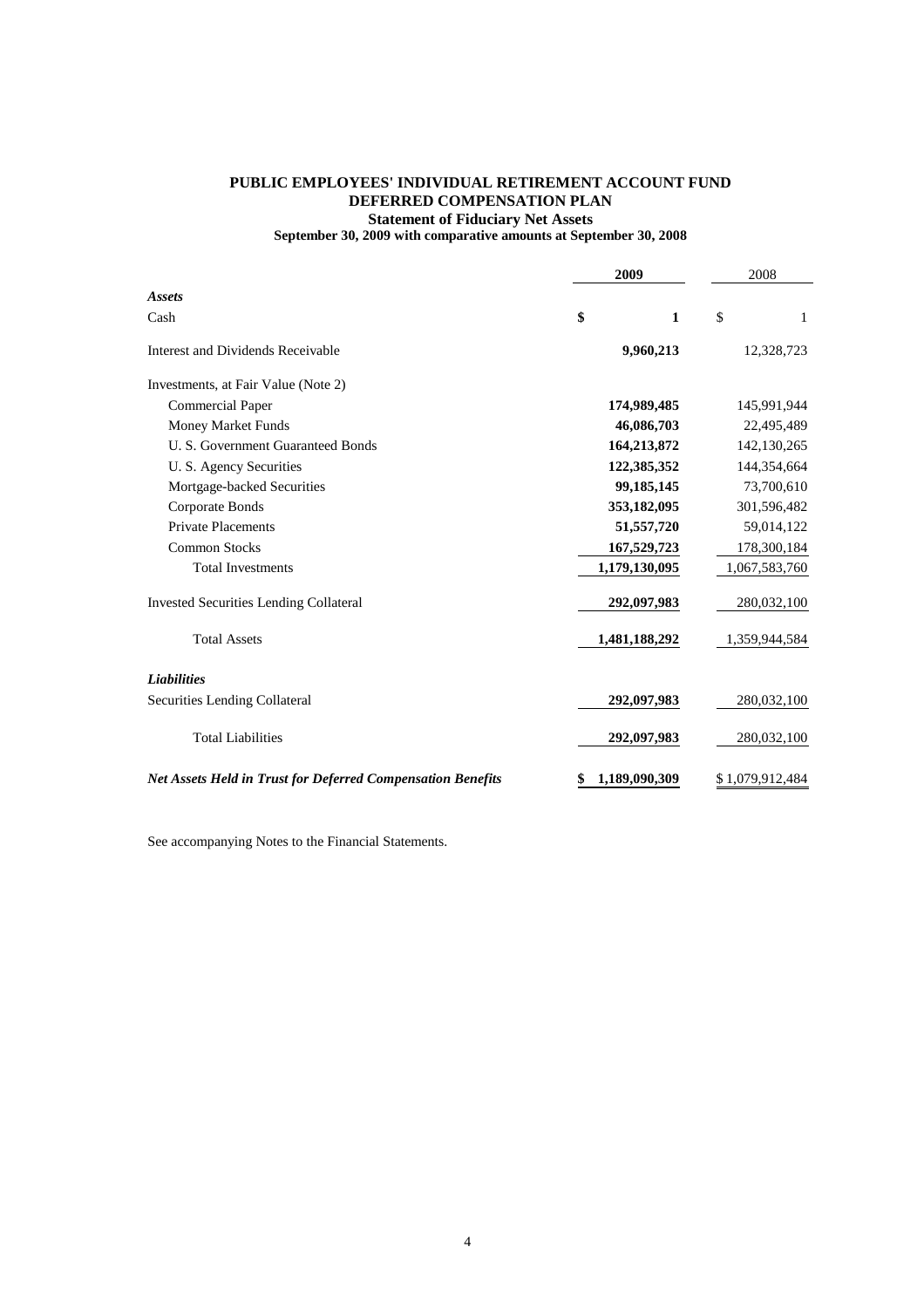## **PUBLIC EMPLOYEES' INDIVIDUAL RETIREMENT ACCOUNT FUND Statement of Changes in Fiduciary Net Assets DEFERRED COMPENSATION PLAN**

**For the Fiscal Year Ended September 30, 2009 with comparative amounts shown for 2008**

|                                                                     | 2009              | 2008              |
|---------------------------------------------------------------------|-------------------|-------------------|
| <b>Additions</b>                                                    |                   |                   |
| <b>Member Contributions</b>                                         | 107,705,801<br>\$ | 114,305,102<br>\$ |
| Investment Income (Note 2)                                          |                   |                   |
| From Investing Activities                                           |                   |                   |
| <b>Interest and Dividends</b>                                       | 51,558,602        | 52,062,911        |
| Net Increase/(Decrease) in Fair Value of Investments                | 31,529,078        | (104, 354, 871)   |
| Total Investment Income/(Loss) from Investing Activities            | 83,087,680        | (52, 291, 960)    |
| <b>From Securities Lending Activities</b>                           |                   |                   |
| Securities Lending Income                                           | 3,929,640         | 9,820,012         |
| Less Securities Lending Expenses:                                   |                   |                   |
| <b>Borrower Rebates</b>                                             | 1,102,373         | 7,278,674         |
| <b>Management Fees</b>                                              | 462,107           | 417,929           |
| <b>Total Securities Lending Expenses</b>                            | 1,564,480         | 7,696,603         |
| Income from Securities Lending Activities, Net                      | 2,365,159         | 2,123,408         |
| Net Investment Income/(Loss)                                        | 85,452,839        | (50, 168, 551)    |
| <b>Total Additions</b>                                              | 193,158,640       | 64,136,551        |
| <b>Deductions</b>                                                   |                   |                   |
| <b>Normal Distributions</b>                                         | 83,122,661        | 64,846,802        |
| <b>Emergency Withdrawals</b>                                        | 858,154           | 725,724           |
| <b>Total Deductions</b>                                             | 83,980,815        | 65,572,527        |
| <b>Change in Net Assets</b>                                         | 109,177,825       | (1,435,976)       |
| <b>Net Assets Held in Trust for Deferred Compensation Benefits:</b> |                   |                   |
| Beginning of Year                                                   | 1,079,912,484     | 1,081,348,460     |
| <b>End of Year</b>                                                  | \$1,189,090,309   | \$1,079,912,484   |
|                                                                     |                   |                   |

See accompanying Notes to the Financial Statements.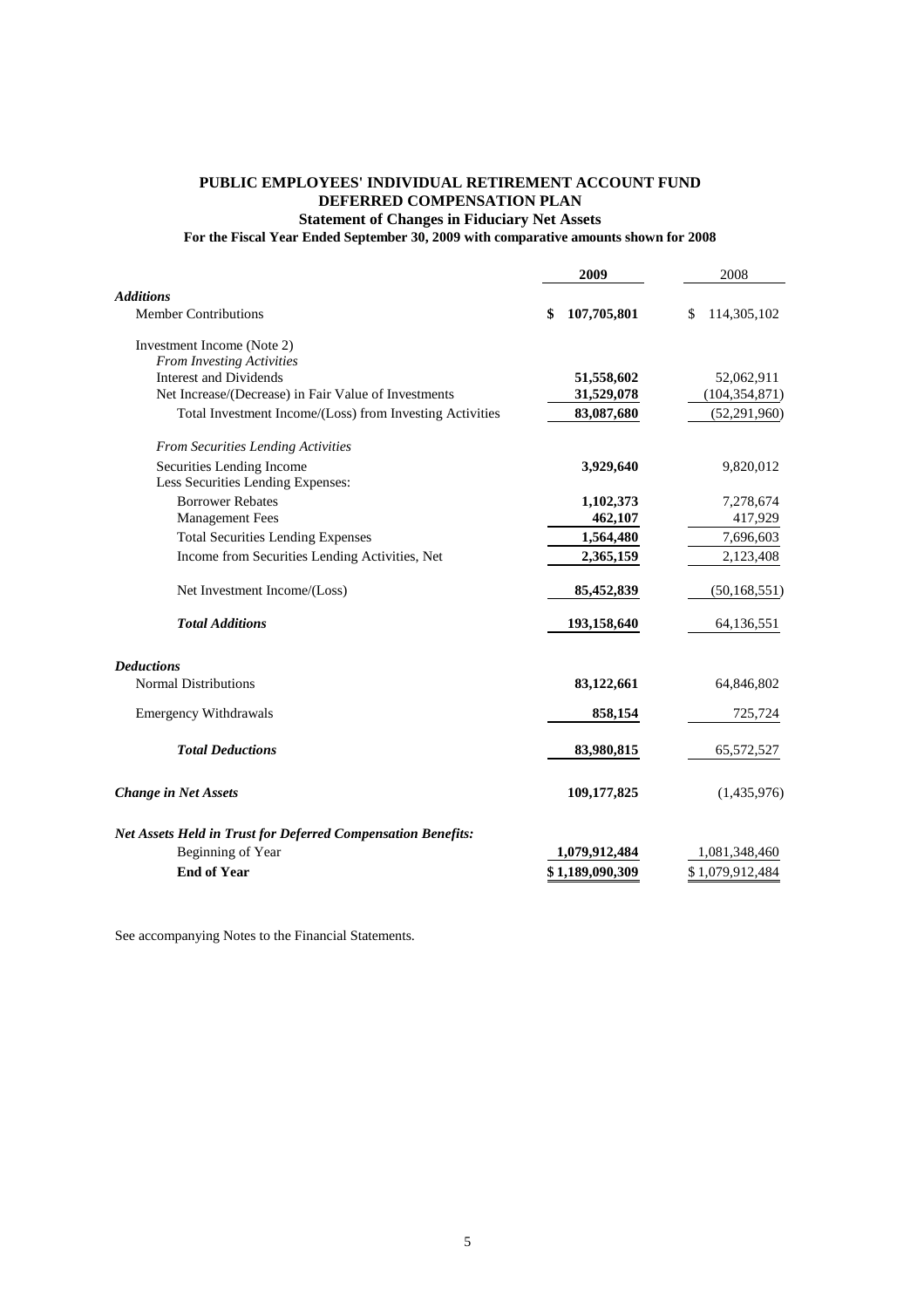## **1) Organization and Summary of Significant Accounting Policies**

## **A. Plan Description**

On November 26, 1986, the Public Employees' Individual Retirement Account Fund (PEIRAF or "The Board") Board of Control established the Public Employees' Individual Retirement Account Fund/Deferred Compensation Plan (PEIRAF/DCP) under the provision of Act 86-685 of the 1986 Legislature to afford the PEIRAF members the greatest possible tax benefits under the federal income tax laws. The PEIRAF/DCP operates as a deferred compensation plan as defined in Section 457 of the Internal Revenue Code of the United States and began receiving deferred portions of employees' income on January 1, 1987. The responsibility for the general administration and operation of the PEIRAF/DCP is vested in its Board of Control. In accordance with the Governmental Accounting Standards Board (GASB), the PEIRAF/DCP is considered a component unit of the State of Alabama (State) and is included in the State's *Comprehensive Annual Financial Report*.

Effective January 1, 2009, each member may defer a maximum of \$16,500 per calendar year. Any member, age 50 and older, may make additional deferrals of \$5,500 for calendar year 2009. At inception, PEIRAF/DCP funds were invested in fixed income investments such as corporate bonds, U.S. agency obligations, government national mortgage association securities, and commercial paper. However, in an effort to give members more flexibility within their portfolios, members have been offered the opportunity to invest in an S & P 500 Index Fund since January 1, 2001.

All members of the Teachers' Retirement System of Alabama, Employees' Retirement System of Alabama, Judicial Retirement Fund, and employees of employers eligible to participate in the Employees' Retirement System pursuant to provisions of Section 36-27-6, *Code of Alabama 1975,* and public officials and employees of the State of Alabama or any political subdivision thereof (collectively, participating employers) are members of the PEIRAF/DCP and are eligible to participate. As of September 30, 2009, there were 34,126 participants.

Effective October 1, 1997, the PEIRAF/DCP adopted Trust status in compliance with The Small Business Job Protection Act of 1996. Deferred income and investment earnings are held in trust for the exclusive benefit of the plan's participants and their beneficiaries.

### **B. Cash**

Cash consists of deposits held by the State Treasurer in the PEIRAF/DCP's name. Deposits are entirely insured by Federal depository insurance or protected under the Security for Alabama Funds Enhancement (SAFE) Program. The *Code of Alabama 1975* requires all State organizations to participate in the SAFE Program. The SAFE Program is a multiple financial institution collateral pool. The SAFE Program requires all public funds to be deposited in a financial institution designated by the State Treasurer as a qualified public depository. Each qualified public depository is required to pledge collateral in accordance with the rules established by the SAFE Board of Directors. In the event that a qualified public depository defaults or becomes insolvent and the pledged collateral is insufficient to satisfy the claims of public depositors, the *Code of Alabama 1975, Section 41-14A-9(3)* authorizes the State Treasurer to make assessments against the other qualified public depositories in the pool so that there will be no loss of public funds.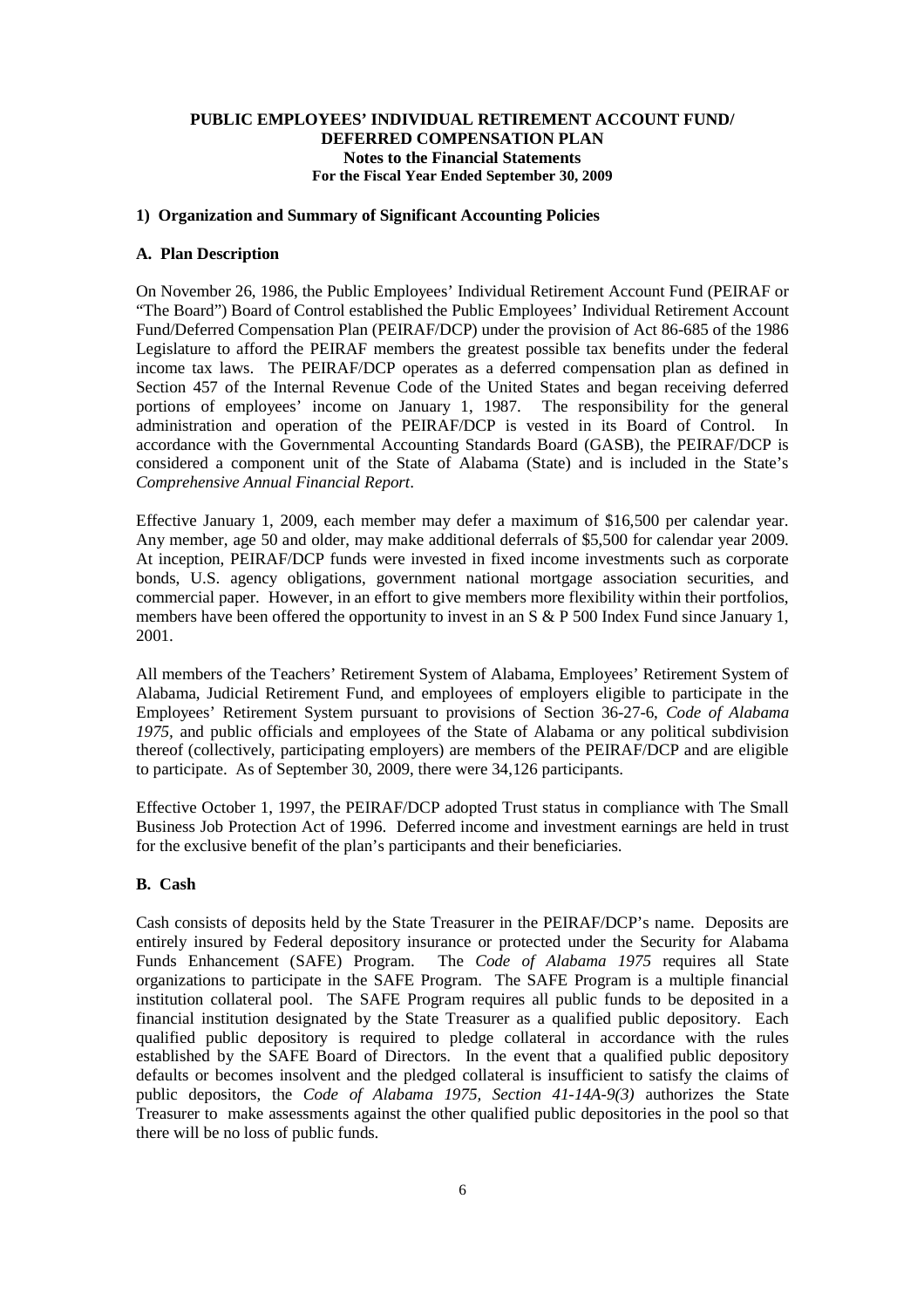### **C. Basis of Accounting**

The PEIRAF/DCP is a private purpose trust fund that operates under the accrual basis of accounting. Revenues are recognized when earned and expenses are recognized when incurred, regardless of the timing of the cash flows in accordance with standards of the GASB. Subsequent events were evaluated by management through the date the financial statements were issued.

#### **D. Investments**

The Board of Control has the authority and responsibility to invest and reinvest available funds, through the secretary-treasurer of the Employees' Retirement System, in bonds, mortgage-backed securities, common and preferred stocks, or other investment vehicles with the care, skill, prudence, and diligence under the circumstances then prevailing that a prudent person acting in a like capacity and familiar with such matters would use.

All investments are carried at fair value except money market securities with a remaining maturity of one year or less at the time of purchase which are reported at cost, which approximates fair value. Securities traded on national exchanges are valued at the last reported sales price at current exchange rates. Mortgage-backed securities are reported based on estimated future principal and interest payments discounted at the prevailing interest rate for similar instruments. Generally, private placements are valued based on the selling price of similar investments sold in the open market. In those instances where there are no similar investments sold in the open market, an appraisal is performed to determine the fair value of the private placements.

### **E. Income Distribution**

All investment income earned on the accrual basis is posted monthly to member accounts based on average daily balances. Income posted to member accounts was at an annual rate of 10.75 percent for the fixed investment option. Losses posted to member accounts were at an annual rate of -5.98 percent for the stock investment option.

### **F. Administrative Costs**

Under the provisions of Legislative Act 2001-1061, the administrative costs incurred directly for the operation of the PEIRAF/DCP are provided from the expense funds of the Teachers' Retirement System and the Employees' Retirement System.

### **G. Distribution Policy**

An employee may retire or terminate service and receive a lump-sum distribution, a partial distribution followed by equal monthly payments, or a monthly disbursement. Internal Revenue Code and Regulations require that distributions to the member begin no later than April 1 of the calendar year following the calendar year in which the employee attains age 70-1/2 or retires, whichever is later. Generally, distributions may begin at any age following retirement or separation of service. For fiscal year 2009, PEIRAF/DCP allowed its members to suspend 2009 Required Minimum Distributions (RMD's) in accordance with Public Law 110-458, "The Worker, Retiree and Employer Recovery Act of 2008" signed by President Bush on December 23, 2008. RMD payments are required to recommence for fiscal year 2010.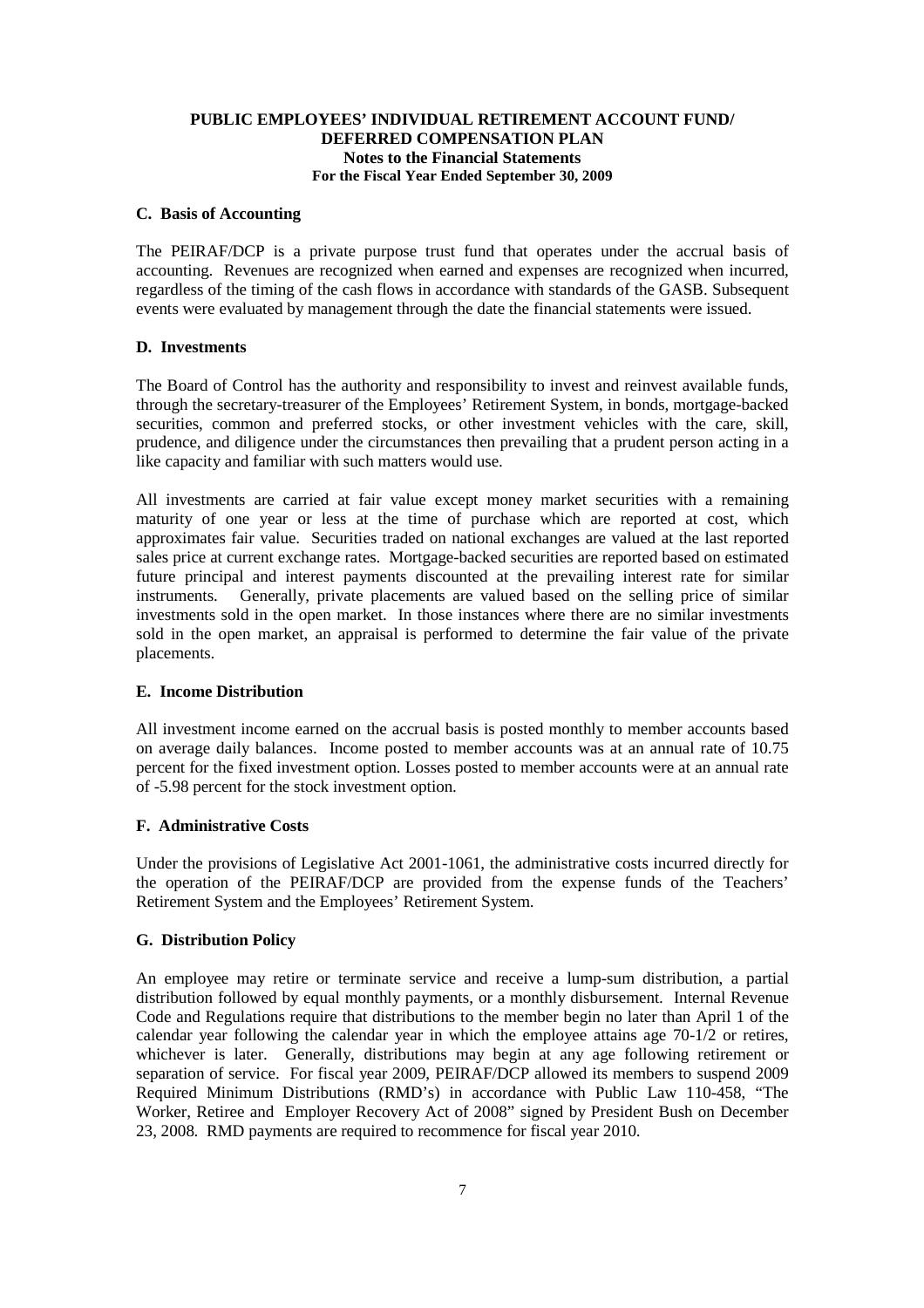### **G. Distribution Policy, Continued**

Normal distributions include monthly benefit disbursements, lump-sum distributions upon retirement or separation of service, and rollovers to other qualified plans. Member withdrawals include emergency disbursements.

### **H. Comparative Statements**

The basic financial statements include the prior year Statement of Fiduciary Net Assets and Statement of Changes in Fiduciary Net Assets (Statements) for comparative purposes only. Prior year Note Disclosures are not included. Therefore, the prior year basic financial statement presentation does not meet the minimum level of detail required for a presentation in conformity with generally accepted accounting principles. Accordingly, the prior year Statements should be read in conjunction with the PEIRAF/DCP's prior year financial report from which the prior year Statements were derived.

### **I. Use of Estimates**

The preparation of financial statements in conformity with generally accepted accounting principles requires management to make estimates and assumptions that affect the reported amounts on the financial statements. Actual results may differ from these estimates.

#### **2) Investments**

### **A. Investment Risks**

Investments are subject to certain types of risks, including interest rate risk, custodial credit risk, credit quality risk, and concentration of credit risk. The following describes those risks:

Interest Rate Risk – The fair value of fixed-maturity investments fluctuates in response to changes in market interest rates. Increases in prevailing interest rates generally translate into decreases in fair value of those instruments. The fair value of interest sensitive instruments may also be affected by the creditworthiness of the issuer, prepayment options, relative values of alternative investments, and other general market conditions. Certain fixed maturity investments have call provisions that could result in shorter maturity periods. However, the Fund's intent is to hold all fixed maturity investments until maturity, and as such, fixed maturity investments are classified in the following tables as if they will be held to maturity.

Custodial Credit Risk – For an investment, custodial credit risk is the risk that an entity will not be able to recover the value of its investments or collateral securities that are in the possession of an outside party if the counterparty fails. The PEIRAF/DCP's custodial credit risk policy requires the custodial agent to hold or direct its agents or subcustodians to hold, for the account of the PEIRAF/DCP all securities and other non-cash property other than securities in the Federal Reserve book-entry system, in a clearing agency which acts as a securities depository, or in another book-entry system. The PEIRAF/DCP's safekeeping agent holds all investments of the PEIRAF/DCP in the PEIRAF/DCP's name except for securities in the Securities Lending Program.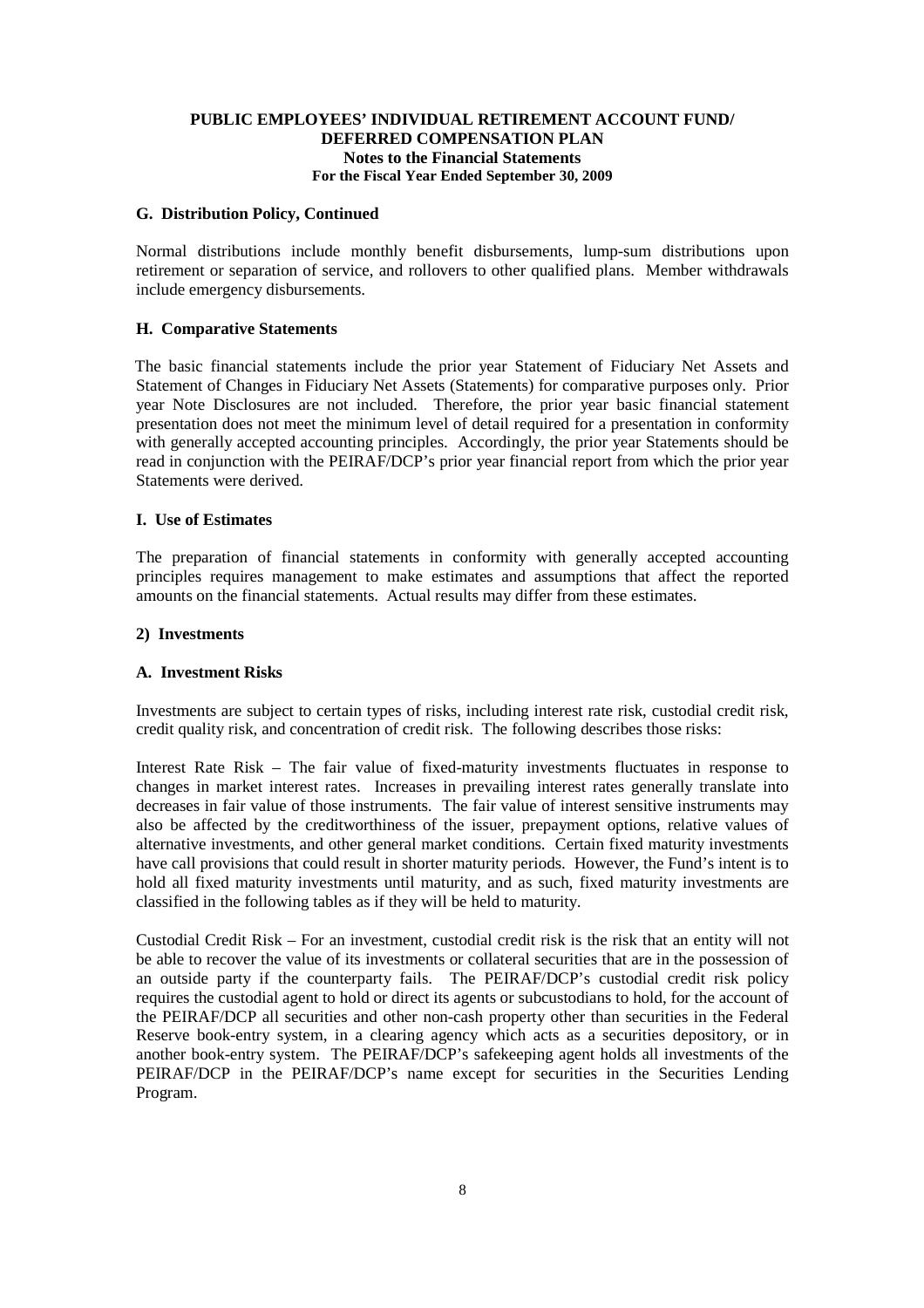### **A. Investment Risks, Continued**

Credit Quality – Nationally recognized statistical rating organizations provide ratings of debt securities quality based on a variety of factors, such as the financial condition of the issuers, which provide investors with some idea of the issuer's ability to meet its obligations. Domestic fixed-maturity investments may consist of rated or non-rated securities. International fixedmaturity investments may consist of securities with a rating of at least A by one of the principal rating agencies at the time of purchase or acquisition, except that up to 2% of the fair value of the Fund's total portfolio may be invested in obligations of sovereign countries with a rating of BBB or BAA at the time of purchase. The Fund may hedge against the possible adverse effects of currency fluctuations on the Fund's portfolio of international fixed income obligations when it is considered appropriate. Short-term investments may consist of commercial paper rated at least A-2 and/or P-2, repurchase agreements, short-term U.S. securities, and other money market investments. U.S. government bonds, indexed linked government bonds, and certain government agency securities (Government National Mortgage Association securities or GNMAs) are explicitly backed by the full faith of the U.S. government and are not considered to have credit risk.

Concentration of Credit Risk – The distribution of investments between fixed maturity investments and the S & P index fund is determined by member elections.

| <b>INVESTMENTS</b>                  |                                        |                          |               |             |     |                          |     |             |               |                   |               |             |
|-------------------------------------|----------------------------------------|--------------------------|---------------|-------------|-----|--------------------------|-----|-------------|---------------|-------------------|---------------|-------------|
|                                     | <b>Maturity in Years at Fair Value</b> |                          |               |             |     |                          |     |             |               |                   |               |             |
|                                     |                                        | <b>Less</b>              |               |             |     |                          |     | <b>More</b> |               | <b>Total Fair</b> |               |             |
| <b>Type of Investment</b>           |                                        | Than 1                   |               | 15          |     | $6 - 10$                 |     | Than 10     |               | <b>Value</b>      |               | Cost        |
| <b>Fixed Maturity</b>               |                                        |                          |               |             |     |                          |     |             |               |                   |               |             |
| Domestic                            |                                        |                          |               |             |     |                          |     |             |               |                   |               |             |
| Commercial Paper                    | \$                                     | 174,989,485              |               |             |     |                          |     | $\sim$      | <sup>\$</sup> | 174,989,485       | <sup>\$</sup> | 174,989,485 |
| U.S. Agency                         |                                        | $\overline{\phantom{a}}$ | $\mathcal{S}$ | 50,247,422  | \$  | 51,719,876               | \$. | 20,418,054  |               | 122,385,352       |               | 116,565,937 |
| U.S. Government Guaranteed          |                                        | $\overline{\phantom{a}}$ |               | 41,413,034  |     | 113,954,662              |     | 8,846,176   |               | 164,213,872       |               | 155,664,000 |
| Corporate Bonds                     |                                        | 16,729,082               |               | 127,215,008 |     | 147,899,551              |     | 61,338,454  |               | 353,182,095       |               | 345,643,296 |
| <b>Private Placements</b>           |                                        | 455,000                  |               | 15,433,876  |     | 5,662,434                |     | 30,006,410  |               | 51, 557, 720      |               | 54,682,788  |
| <b>GNMAs</b>                        |                                        |                          |               |             |     | -                        |     | 13,132,962  |               | 13,132,962        |               | 12,729,366  |
| Collateralized Mortgage Obligations |                                        |                          |               | 488,312     |     | $\overline{\phantom{a}}$ |     | 85,563,871  |               | 86,052,183        |               | 83,087,542  |
| Money Market Funds                  |                                        | 46,086,703               |               |             |     |                          |     |             |               | 46,086,703        |               | 46,086,703  |
| Total Domestic Fixed Maturity       |                                        | 238,260,270              | S.            | 234,797,652 | \$. | 319,236,523              | S.  | 219,305,927 |               | 1,011,600,372     |               | 989,449,117 |

The following table provides information as of September 30, 2009, concerning the fair value of investments and interest rate risk:

*Equities*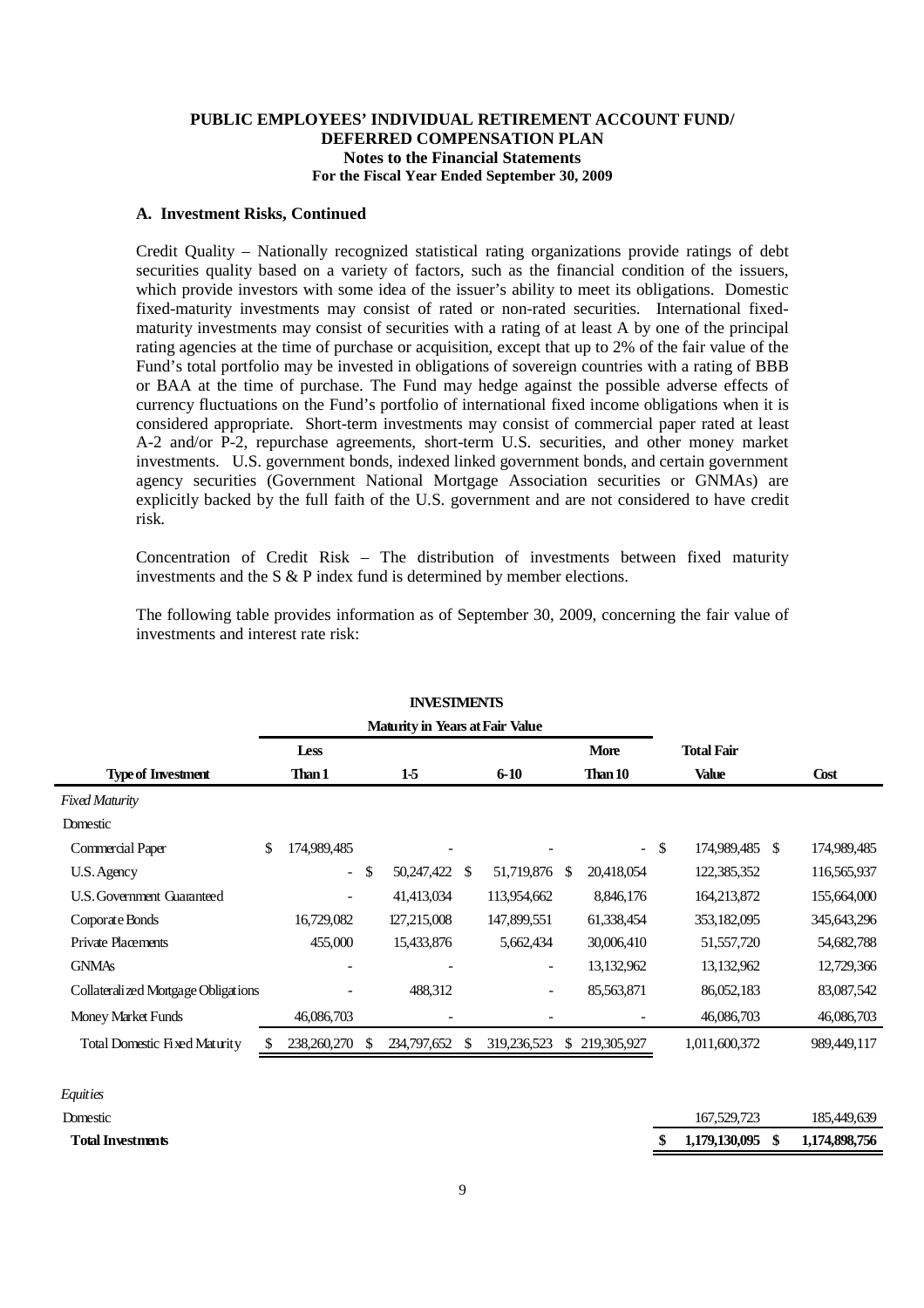# **A. Investment Risks, Continued**

 $\ddot{\phantom{a}}$ 

The following table provides information as of September 30, 2009, concerning credit risk:

|                                       |                     |                   | Fair Value as a<br><b>Percent of Total</b> |
|---------------------------------------|---------------------|-------------------|--------------------------------------------|
|                                       | Fair                |                   | <b>Fixed Maturity</b>                      |
| <b>Moody's Ratings</b>                | <b>Value</b>        | Cost              | <b>Fair Value</b>                          |
| <b>AAA</b>                            | \$<br>207,949,223   | \$<br>199,141,116 | 20.556                                     |
| AA <sub>2</sub>                       | 25,449,285          | 24,953,128        | 2.516                                      |
| AA3                                   | 9,860,310           | 9,230,327         | 0.975                                      |
| A1                                    | 44,277,223          | 40,552,787        | 4.377                                      |
| A2                                    | 64,074,442          | 59,402,079        | 6.334                                      |
| A3                                    | 48,454,505          | 48,935,750        | 4.790                                      |
| BAA1                                  | 66,246,544          | 62,012,971        | 6.548                                      |
| BAA2                                  | 47,249,069          | 45,336,417        | 4.671                                      |
| BAA3                                  | 29,418,282          | 30,505,328        | 2.908                                      |
| BA1                                   | 16,183,011          | 15,057,155        | 1.600                                      |
| BA <sub>2</sub>                       | 2,318,763           | 2,689,944         | 0.229                                      |
| BA3                                   | 5,978,758           | 5,994,728         | 0.591                                      |
| B <sub>3</sub>                        | 3,753,780           | 3,878,963         | 0.371                                      |
| CAA <sub>2</sub>                      | 4,793,050           | 6,750,774         | 0.474                                      |
| $P-1$                                 | 46,086,703          | 46,086,703        | 4.556                                      |
| $P-2$                                 | 174,989,485         | 174,989,485       | 17.298                                     |
| A(SP)                                 | 1,777,776           | 1,716,000         | 0.176                                      |
| $BBB+(SP)$                            | 5,662,434           | 4,823,321         | 0.560                                      |
| U.S. Government Guaranteed Securities | 177,346,834         | 168,393,367       | 17.531                                     |
| ‡ Not Rated                           | 29,730,895          | 38,998,774        | 2.939                                      |
| Totals                                | \$<br>1,011,600,372 | \$<br>989,449,117 | 100.000                                    |

### **RATINGS OF FIXED MATURITIES**

‡ Primarily consists of private placements.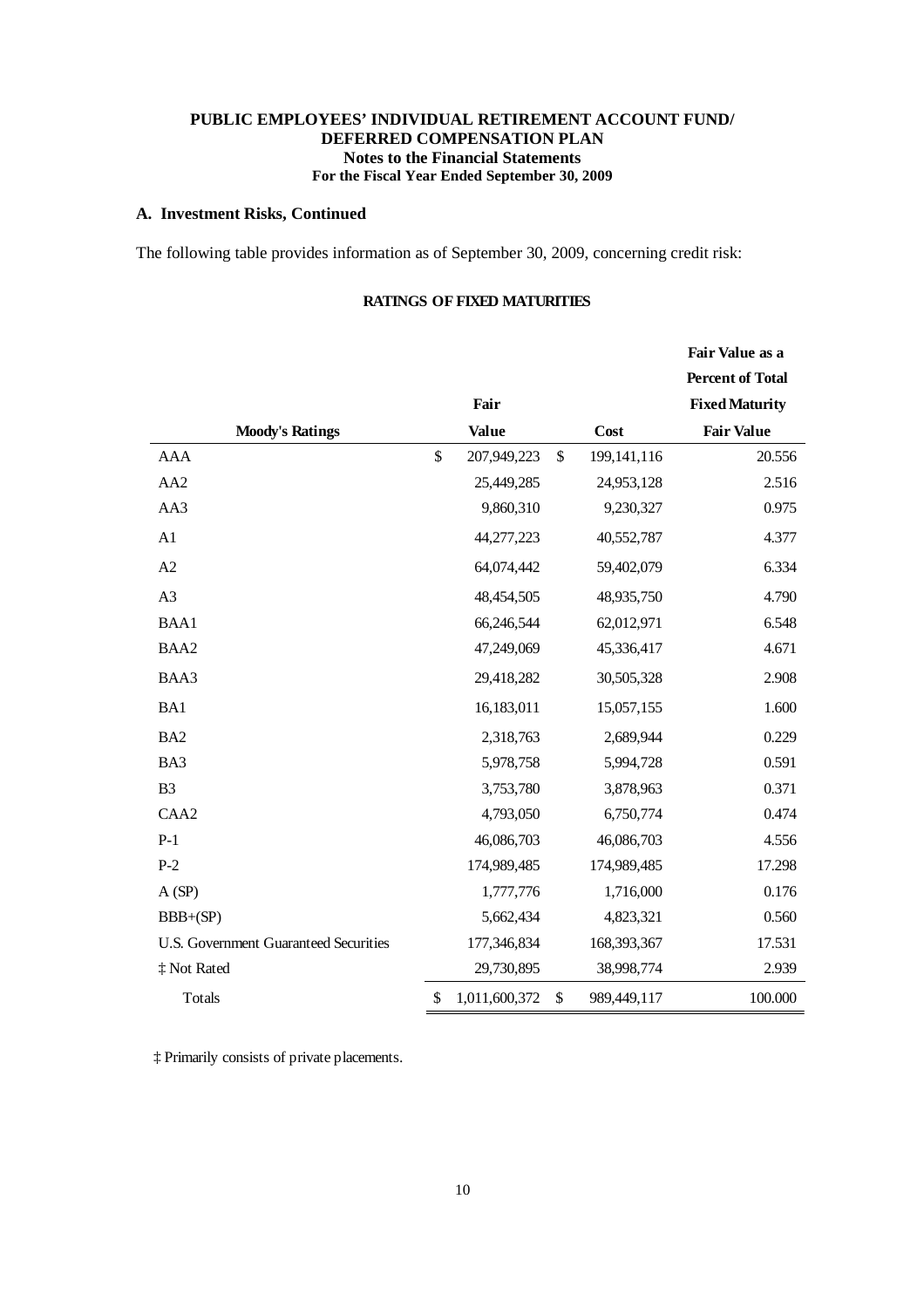#### **B. Concentration of Investments**

As of September 30, 2009, the PEIRAF/DCP owned debt securities of Federal Home Loan Mortgage Corporation and Federal National Mortgage Association, which represented approximately 7.14% and 7.86%, respectively, of the total fair value of investments.

#### **C. Securities Lending Program**

The PEIRAF/DCP is authorized by the Board of Control to participate in a securities lending program. The Plan's custodian, State Street Bank and Trust Company (State Street), administers the program. Certain securities from the PEIRAF/DCP are loaned to borrowers approved by the Plan for collateral that will be returned for the same securities in the future. Approved borrowers of securities provide acceptable collateral in the form of cash, securities issued or guaranteed by the United States government or its agencies or instrumentalities, sovereign debt, Canadian Provincial debt, convertible bonds, irrevocable bank letters of credit by a person other than the borrower or an affiliate of the borrower if State Street determines to be appropriate, and such other collateral as the parties may agree to in writing from time to time. All security loans are open loans and can be terminated on demand by the PEIRAF/DCP or borrower. The initial collateral received shall have (i) in the case of loaned securities denominated in United States Dollars or whose primary trading market is located in the United States, sovereign debt issued by foreign governments (other than Canada) or corporate bonds that are not denominated in United States Dollars (other than those issued in Canada), a value of 102% of the fair value of the loaned securities, or (ii) in the case of loaned securities which are not denominated in United States Dollars or whose primary trading market is not located in the United States (and are not referenced in (i)), a value of 105% of the fair value of the loaned securities, or (iii) in the case of loaned securities comprised of UK gilts, a value of 102.5% of the fair value of the loaned securities, or (iv) in all other cases, such value, not less than 102% of the fair value of the loaned securities, as may be applicable in the jurisdiction in which such loaned securities are customarily traded. Pursuant to the terms of the applicable securities loan agreement, State Street shall, in accordance with State Street's reasonable and customary practices, mark loaned securities and collateral to their fair value each business day based upon the fair value of the collateral and the loaned securities at the close of business, employing the most recently available pricing information and shall receive and deliver collateral in order to maintain the value of the collateral at no less than 100% of the fair value of the loaned securities.

The PEIRAF/DCP cannot pledge or sell collateral securities received unless the borrower defaults. Cash collateral is invested in the State Street Quality D Short-term Investments Fund (QDF).

The QDF's average effective duration was restricted to 120 days or less from October 1, 2008 until April 14, 2009. As of April 15, 2009 the QDF's average effective duration is restricted to 90 days or less. The maximum option-adjusted duration of any variable rate security investment of the QDF was five years or less from October 1, 2008 until April 14, 2009. The maximum option-adjusted duration of any variable rate security investment of the QDF shall be two and a half years or less as of April 15, 2009. All fixed rate instruments were required to have an option-adjusted duration not to exceed 30 months from October 1, 2008 to April 14, 2009. As of April 15, 2009 all fixed rate instruments must have an option-adjusted duration not to exceed 18 months. At the time of purchase, all securities with maturities of 13 months or less must qualify as first tier securities and all securities with maturities in excess of 13 months will be rated A or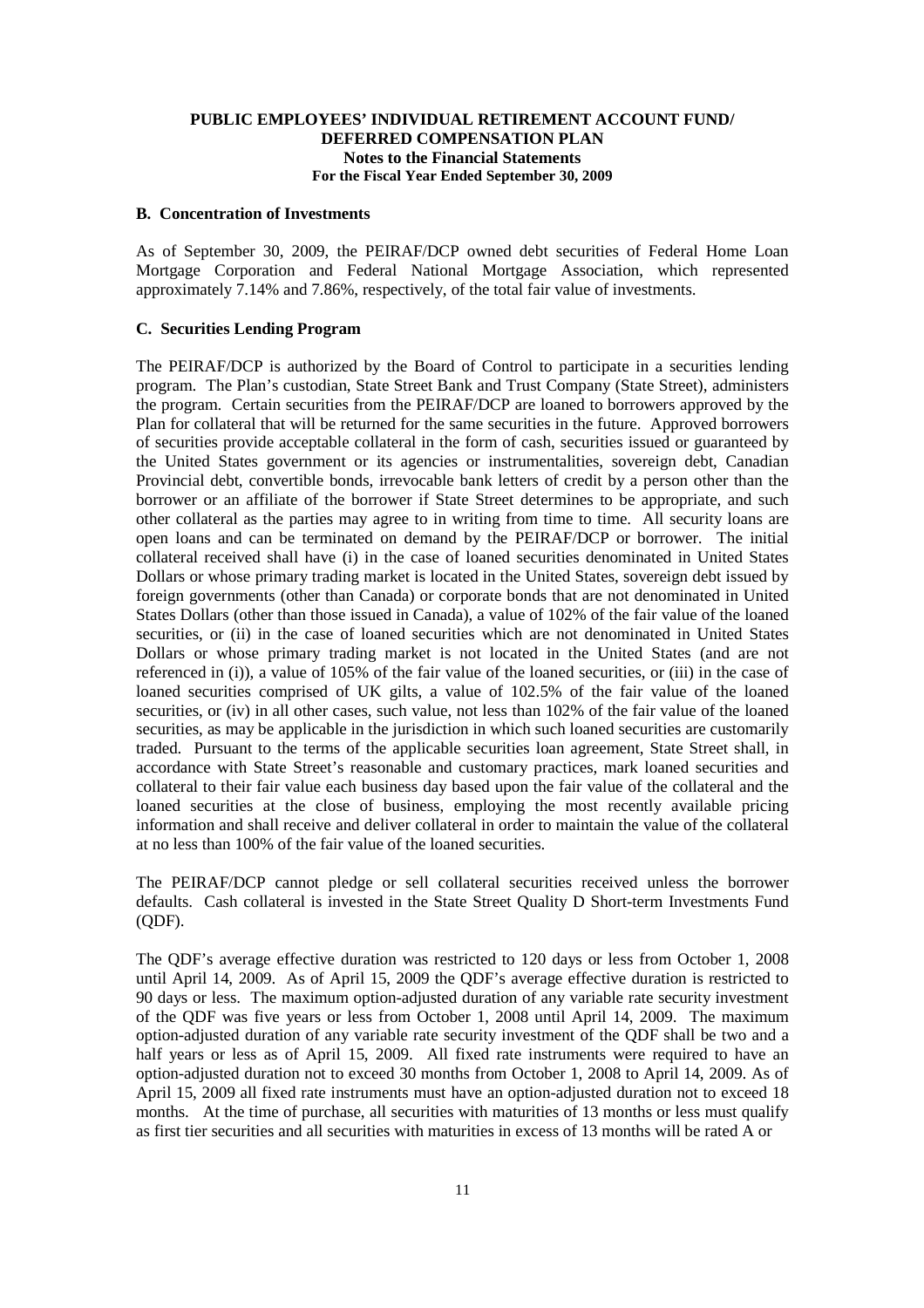### **C. Securities Lending Program, Continued**

better by at least two nationally recognized statistical rating organizations (NRSROs), or, if not rated, be of comparable quality. The QDF may invest in other State Street managed investment vehicles provided they conform to QDF guidelines.

As of September 30, 2009, the average term of the loans was 13 days. Cash collateral investments in the QDF are matured as needed to fulfill loan obligations. There is no direct matching of the maturities of the loans with the investments made with cash collateral.

The fair value of the securities on loan was \$286,512,199 and the fair value of the collateral pledged by the borrowers was \$292,127,635, as of September 30, 2009. Since the amounts owed by the PEIRAF/DCP exceeded the amounts the borrowers owed to the PEIRAF/DCP, there was no credit risk exposure as of September 30, 2009. There were no significant violations of legal or contractual provisions, no borrower or lending agent default losses, and no recoveries of prior period losses during the year.

Investments purchased with cash collateral are held by the custodial agent, but not in the name of the Fund. Securities pledged as collateral are held by the custodial agent, but not in the name of the Fund. Letters of credit pledged as collateral are issued by the borrower's bank and are irrevocable. The following table provides information as of September 30, 2009, concerning securities lent:

| <b>Type of Investment Lent</b>                            | <b>Amounts</b>      |
|-----------------------------------------------------------|---------------------|
| For Cash Collateral                                       |                     |
| Domestic Fixed Maturities                                 | \$<br>278, 207, 466 |
| Domestic Equity                                           | 8,275,711           |
| Total Lent for Cash Collateral                            | 286, 483, 177       |
| For Non-cash Collateral                                   |                     |
| Domestic Equity                                           | 29,022              |
| Total Lent for Non-cash Collateral                        | 29,022              |
| Total Securities Lent                                     | 286,512,199         |
| <b>Type of Collateral Received</b>                        |                     |
| Cash Collateral - Invested in State Street Quality D Fund | \$<br>292,097,983   |
| Non-cash Collateral                                       |                     |
| Securities - U.S. Dollar                                  | 29,652              |
| Total Collateral Received                                 | 292, 127, 635<br>S  |

#### **SECURITIES LENDING - INVESTMENTS LENT AND COLLATERAL RECEIVED** (at Fair Value)